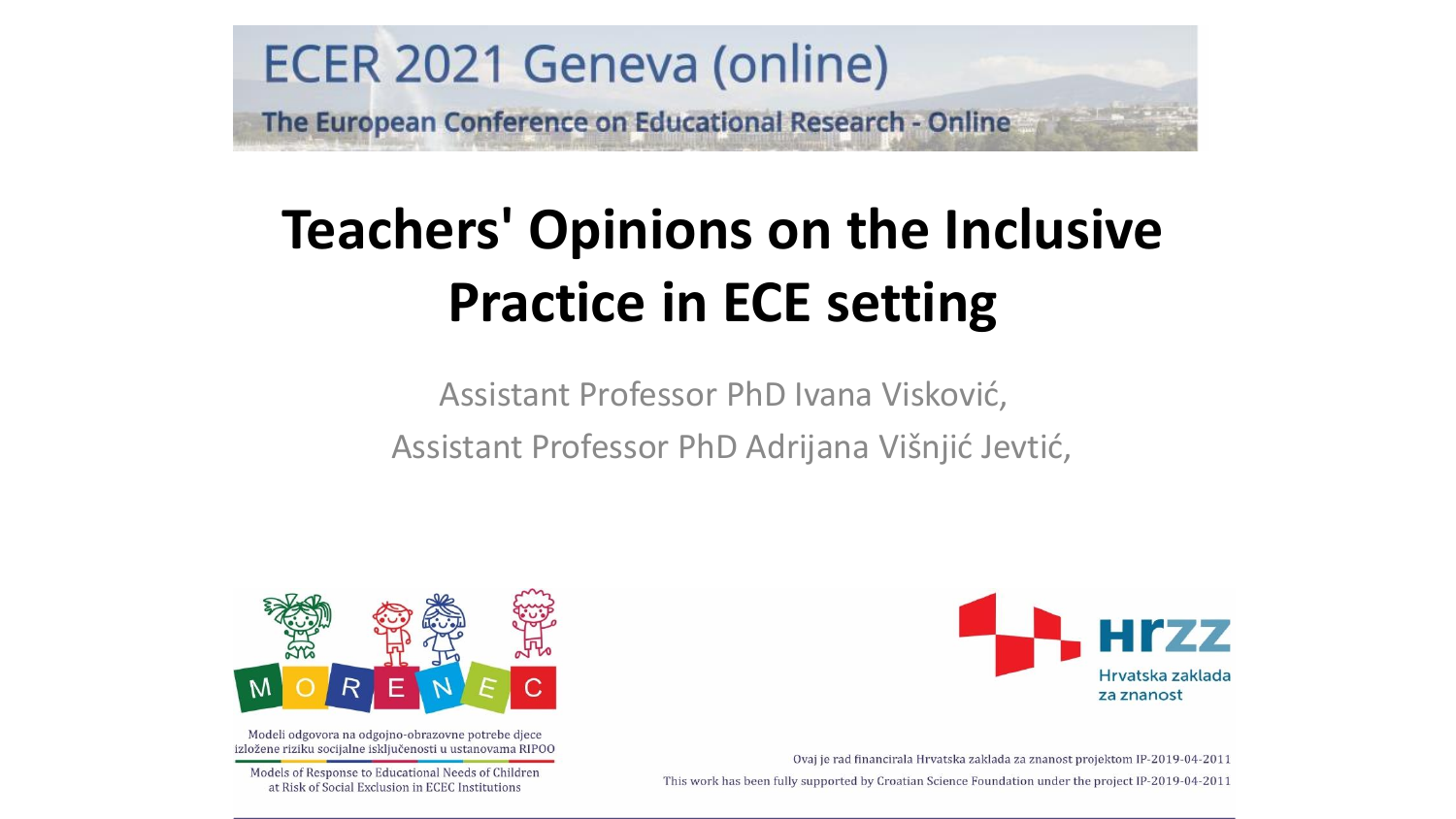



Models of Response to Educational Needs of Children at Risk of Social Exclusion in ECEC Institutions



Ovaj je rad financirala Hrvatska zaklada za znanost projektom IP-2019-04-2011 This work has been fully supported by Croatian Science Foundation under the project IP-2019-04-2011

#### **WHAT THIS PROJECT IS ABOUT**

We research and determine the opinions of ECE teachers on the conditions of existing pedagogical practice and their personal competencies for planning, organizing, implementing and evaluating quality pedagogical practice as a predictor of current and long-term wellbeing of children.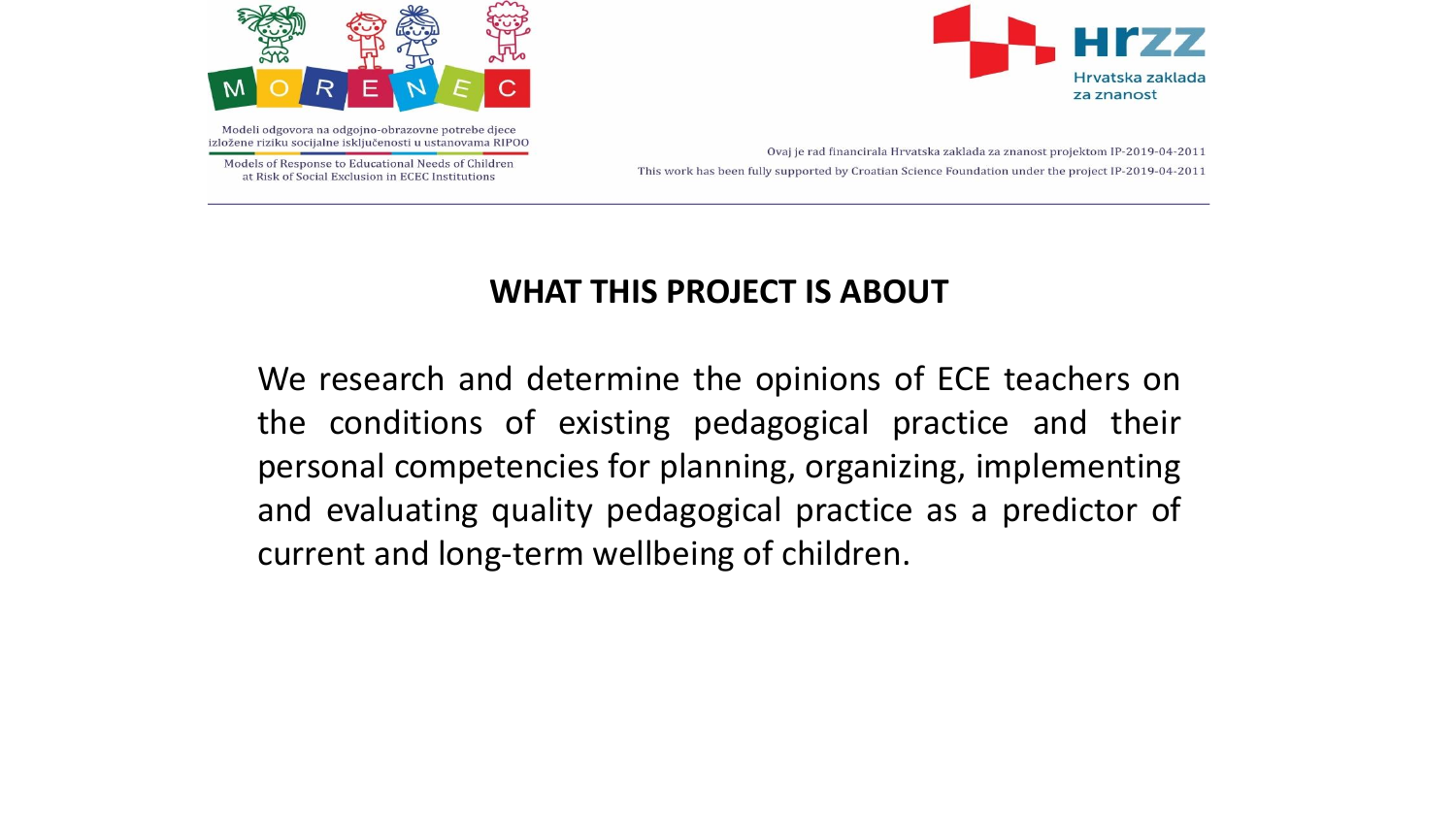## Quality of the Pedagogical Practice

 Quality as neoliberal economic question – accreditation, regulation, "value for money" (Urban, 2012)

ECEC policy

 Social investment (ie. World bank or OECD approach) (see in Mahon, 2010)

 Play based, early learning enviroment that enable children for a life long learning (Rud & Macklin, 2007)

 Child-centred education (Campbell-Barr, 2017)

ECEC practice

practice

 $\Box$  $\bigcap$  $\Box$  $\bigcap$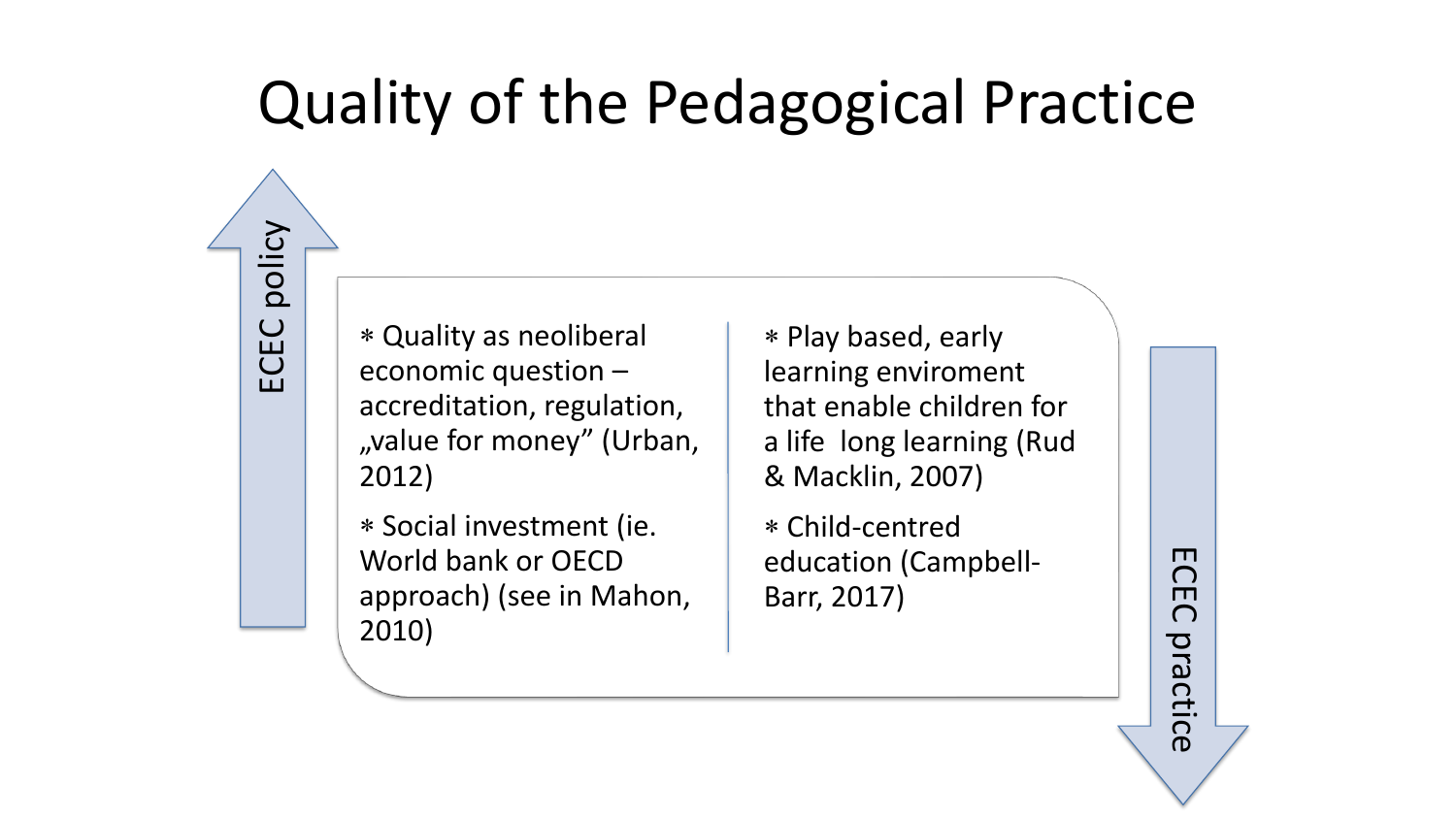# Is the quality universal and measurable factor?



- Space
	- Indoor
	- Outdoor
- **Learning** 
	- Self-organized play
	- Didactic play
- Needs
	- Children's perspectives
	- Adults' perspectives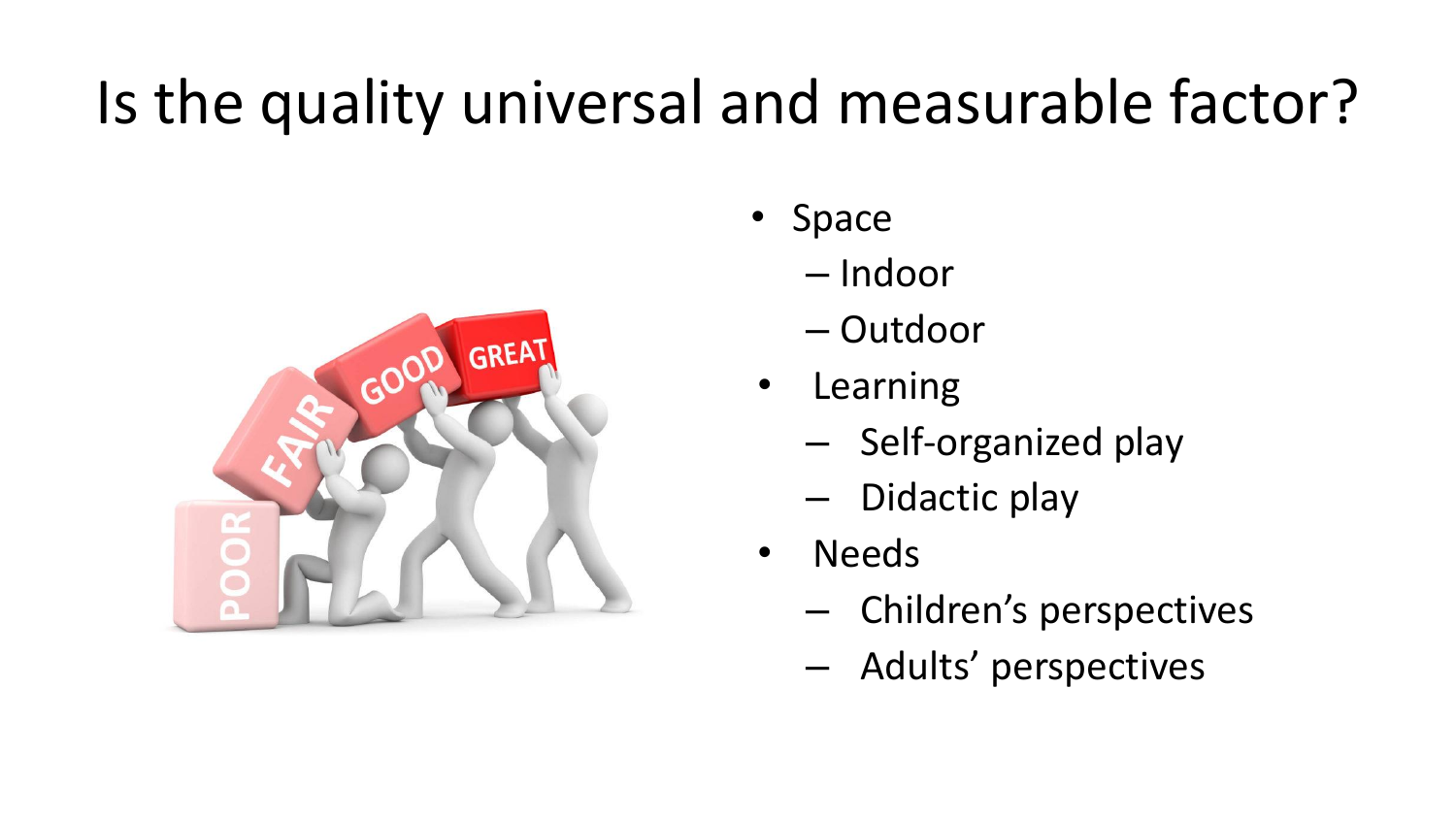#### Child-centred practice as a foundation of quality

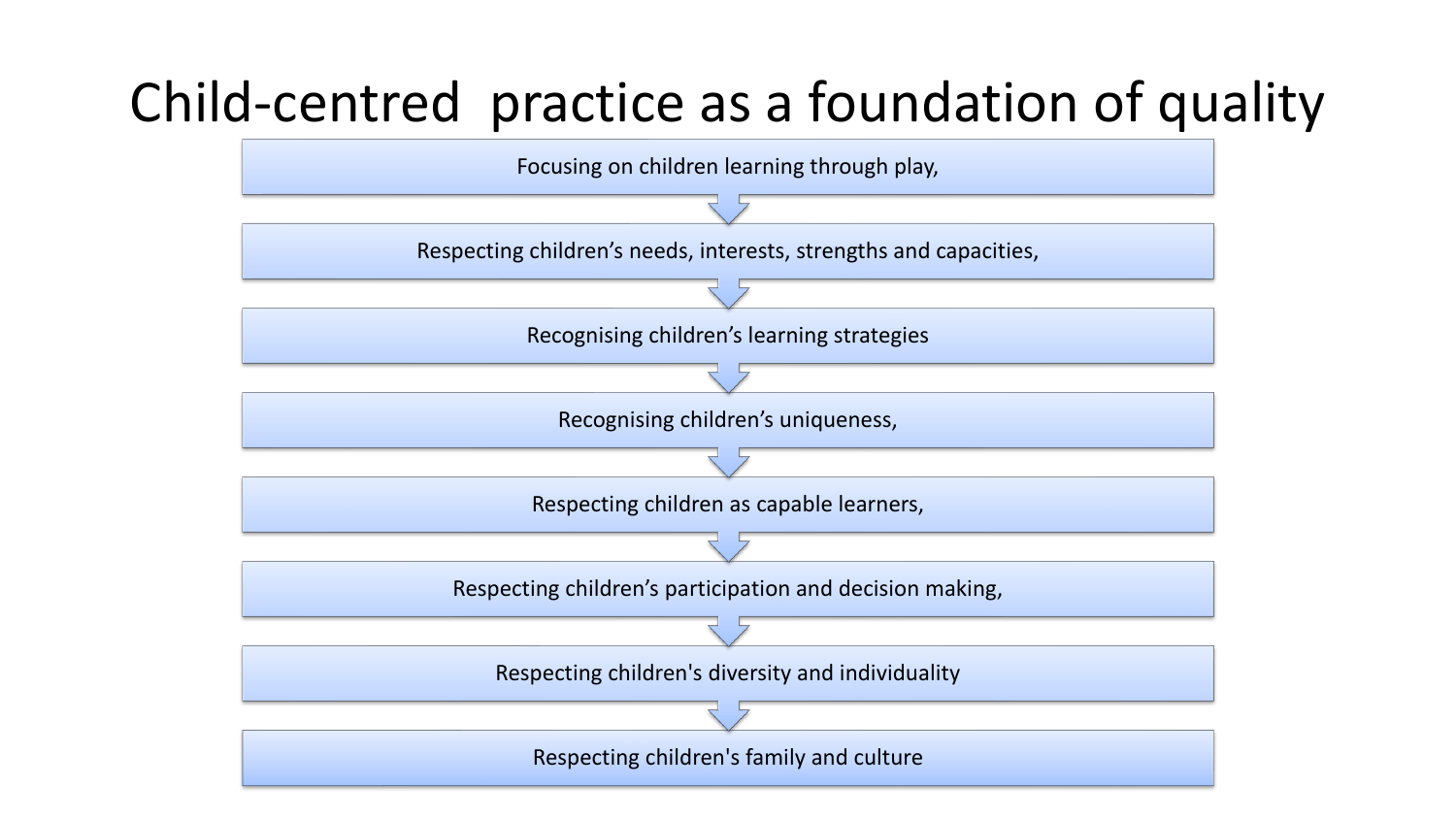### SAMPLE



- 1 224 teachers, average age of participants was 38.81 years (SD  $= 10.76$ ) in the range of 21-60 years.
- The majority of participants in the sample, 72% are bachelors, and 28% are graduate teachers, which corresponds to the structure of employed teachers in ECE (CBS, 2019).

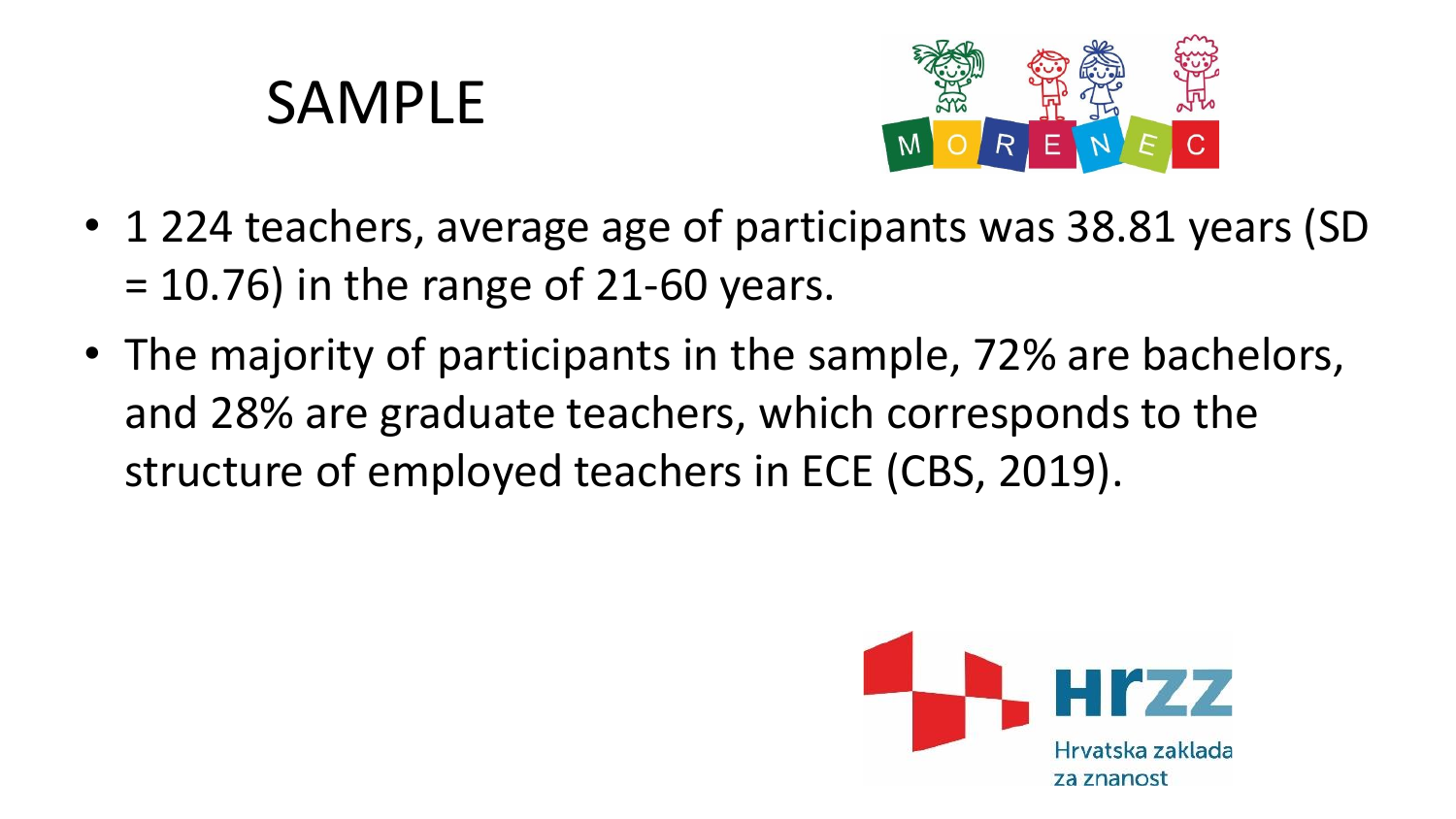## TEACHERS' OPINIONS QUESTIONNAIRE

| <b>Quality of Pedagogical Practice towards</b><br><b>Children at Risk of Social Exclusions</b><br><b>Assessment Scale</b> | <b>Competence Self-Assessment Scale for</b><br><b>Organizing, Implementing and Evaluating</b><br><b>Quality Pedagogical Practice</b> |
|---------------------------------------------------------------------------------------------------------------------------|--------------------------------------------------------------------------------------------------------------------------------------|
| 24 Items                                                                                                                  | 38 items                                                                                                                             |
| Cronbach's Alpha = $0.912$                                                                                                | Cronbach's Alpha = $0.963$                                                                                                           |
|                                                                                                                           |                                                                                                                                      |



Modeli odgovora na odgojno-obrazovne potrebe djece izložene riziku socijalne isključenosti u ustanovama RIPOO

Models of Response to Educational Needs of Children at Risk of Social Exclusion in ECEC Institutions



Ovaj je rad financirala Hrvatska zaklada za znanost projektom IP-2019-04-2011 This work has been fully supported by Croatian Science Foundation under the project IP-2019-04-2011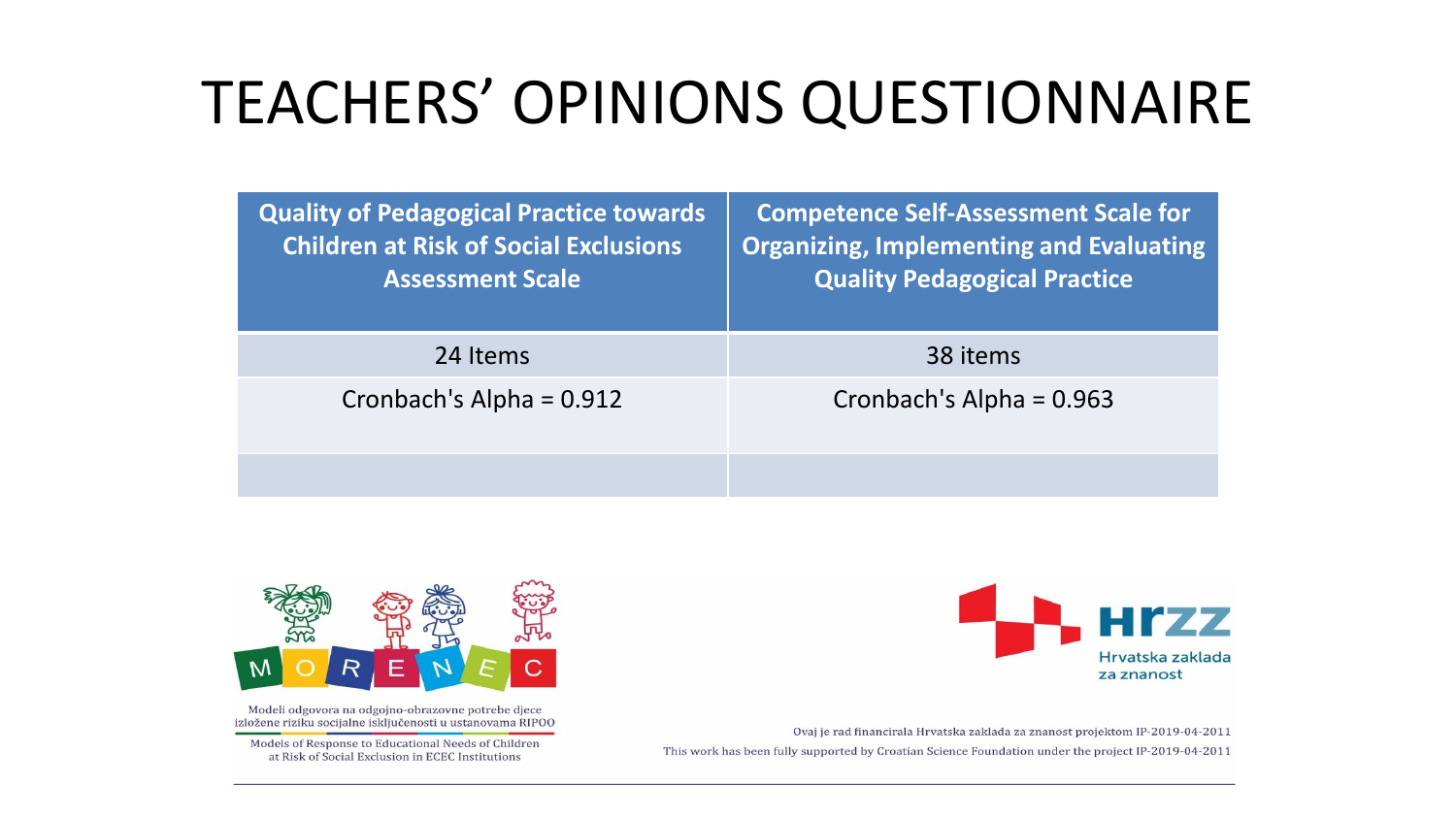| <b>EVALUATION OF CONDITIONS FOR QUALITY PEDAGOGICAL PRACTICE SCALE</b>                                                                                                      |      | SD    |
|-----------------------------------------------------------------------------------------------------------------------------------------------------------------------------|------|-------|
| Encouraging children at risk of social exclusion to express their own opinion and respect it.                                                                               | 4,56 | ,588  |
| Creating opportunities to learn to respect diversity among children.                                                                                                        | 4,54 | ,608  |
| Active work on the development of group culture and joint community of all children in the educational group.                                                               | 4,47 | ,681  |
| Implementation of special activities aimed at accepting diversity in the educational group.                                                                                 | 4,34 | ,735  |
| Encouraging initiative, autonomy and independence of children, regardless of their developmental, health, family,<br>social, cultural and other specifics.                  | 4,34 | ,678  |
|                                                                                                                                                                             |      |       |
| Creating opportunities to connect all families of children from the educational group by connecting families of<br>different backgrounds, cultures and worldviews.          | 3,52 | 1,040 |
| Inviting family members of children at risk of social exclusion to participate in the group's curricular activities.                                                        | 3,51 | 1,041 |
| Personal involvement in community activities to advocate for children's rights at risk of social exclusion to quality<br>education.                                         | 3,49 | 1,092 |
| Encouraging children at risk of social exclusion to document the personal learning process.                                                                                 | 3,47 | ,969  |
| Orienting children at risk of social exclusion to assess the behavior and work of others (children, teachers, and<br>other adults).                                         | 3,45 | ,982  |
| Involvement of family members of children at risk of social exclusion in decision making within the educational<br>group (curriculum development, activities, assessments). | 3,10 | 1,096 |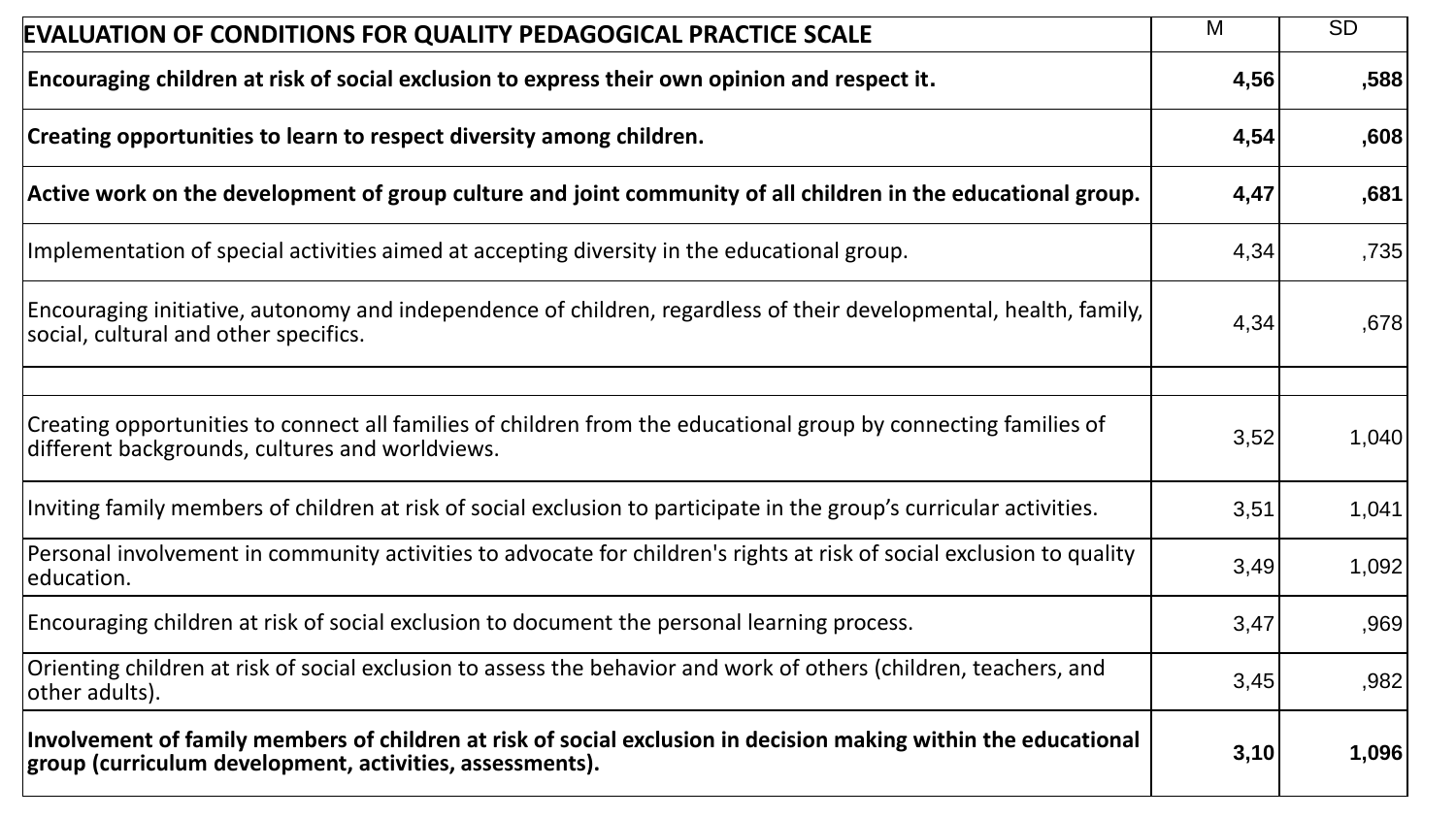#### Factor structure of the **Scale for assessing the quality of pedagogical practice**

- KMO and Bartlett's Test= .927;  $\chi^2$ <sub>(276)</sub>=9408.28, p≤ .00
- **Excluded item** *Use a universal design of the learning environment to suit all children, without the need for additional adaptations to the abilities and capabilities of individual children* ( .175)

**Factors** (58% of common variance) :

- respect for diversity,
- learning and development,
- cooperation,
- working conditions.

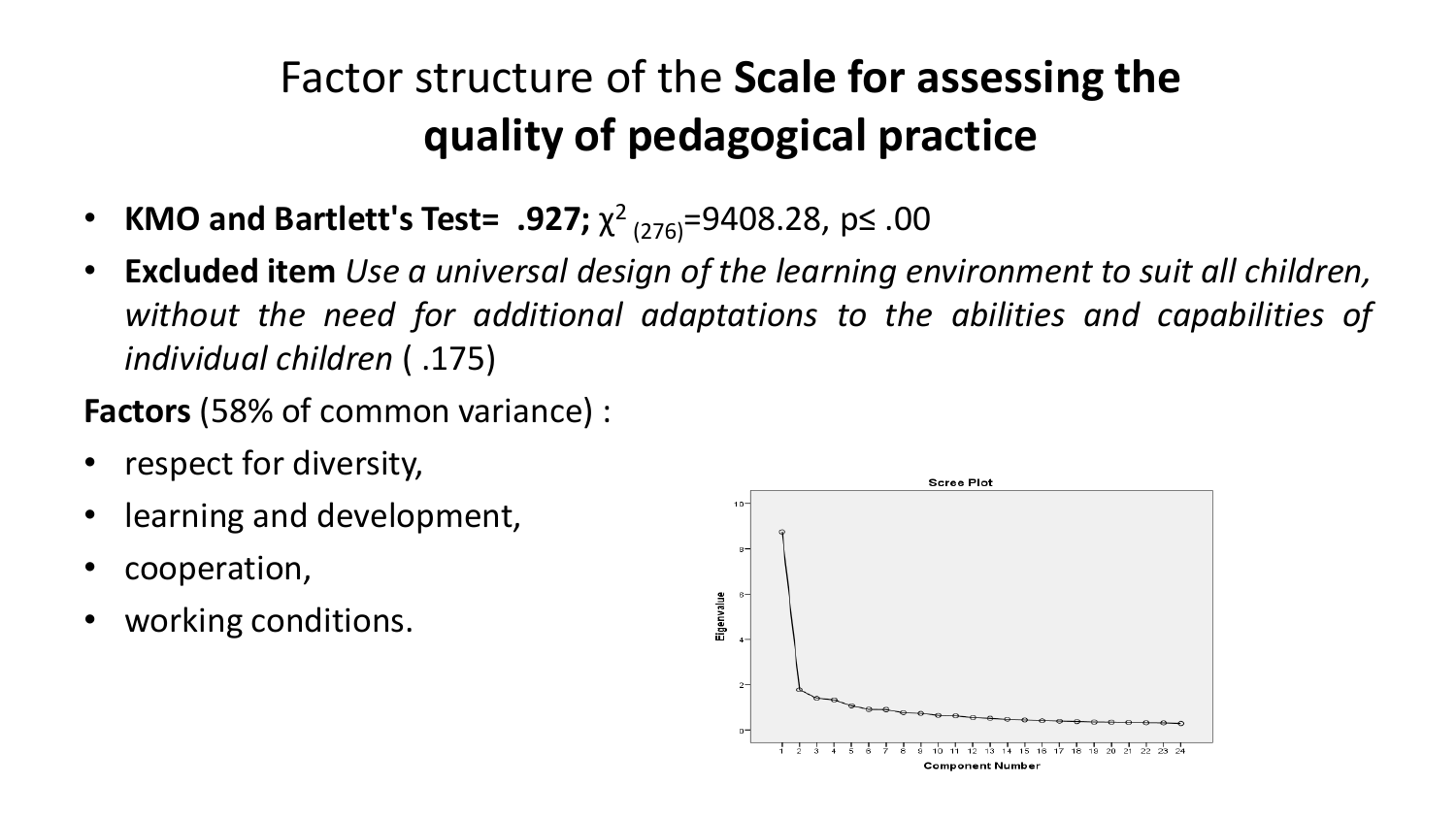| <b>TEACHERS ' SELF-ASSESSMENT COMPETENCE SCALE</b>                                                                                                                                                                                             |      | <b>SD</b> |
|------------------------------------------------------------------------------------------------------------------------------------------------------------------------------------------------------------------------------------------------|------|-----------|
| Encouraging the child at risk of social exclusion to cooperate with other children in the educational group.                                                                                                                                   | 4,53 | ,609      |
| Encouraging the child at risk of social exclusion to respect himself and his personal identity, by respecting and<br>recognizing his values and ethnic characteristics.                                                                        | 4,42 | ,643      |
| Encouraging the child at risk of social exclusion to use acceptable communication in interactions with other<br>children ("Me" messages, active listening, positive feedback).                                                                 | 4,43 | ,639      |
| Assessing the progress of the child at risk of social exclusion, in relation to him/herself, and not in relation to the<br>achievements of other children.                                                                                     | 4,28 | ,705      |
|                                                                                                                                                                                                                                                |      |           |
| Using self - assessment instruments (eg professional development maps, video or audio recordings of one's own<br>development) to reflect on and improve one's own educational practice in relation to children at risk of social<br>exclusion. | 3,61 | ,950      |
| Informing family members of the child at risk of social exclusion about available support resources within the<br>ECE institution and / or in the local community.                                                                             | 3,59 | ,950      |
| Educating family members of children at risk of social exclusion about opportunities to encourage child learning<br>and development at home.                                                                                                   | 3,52 | ,869      |
| Organizing lectures and workshops for other colleagues in the ECE institution and presenting their practice in<br>working with children at risk of social exclusion.                                                                           | 2,90 | 1,109     |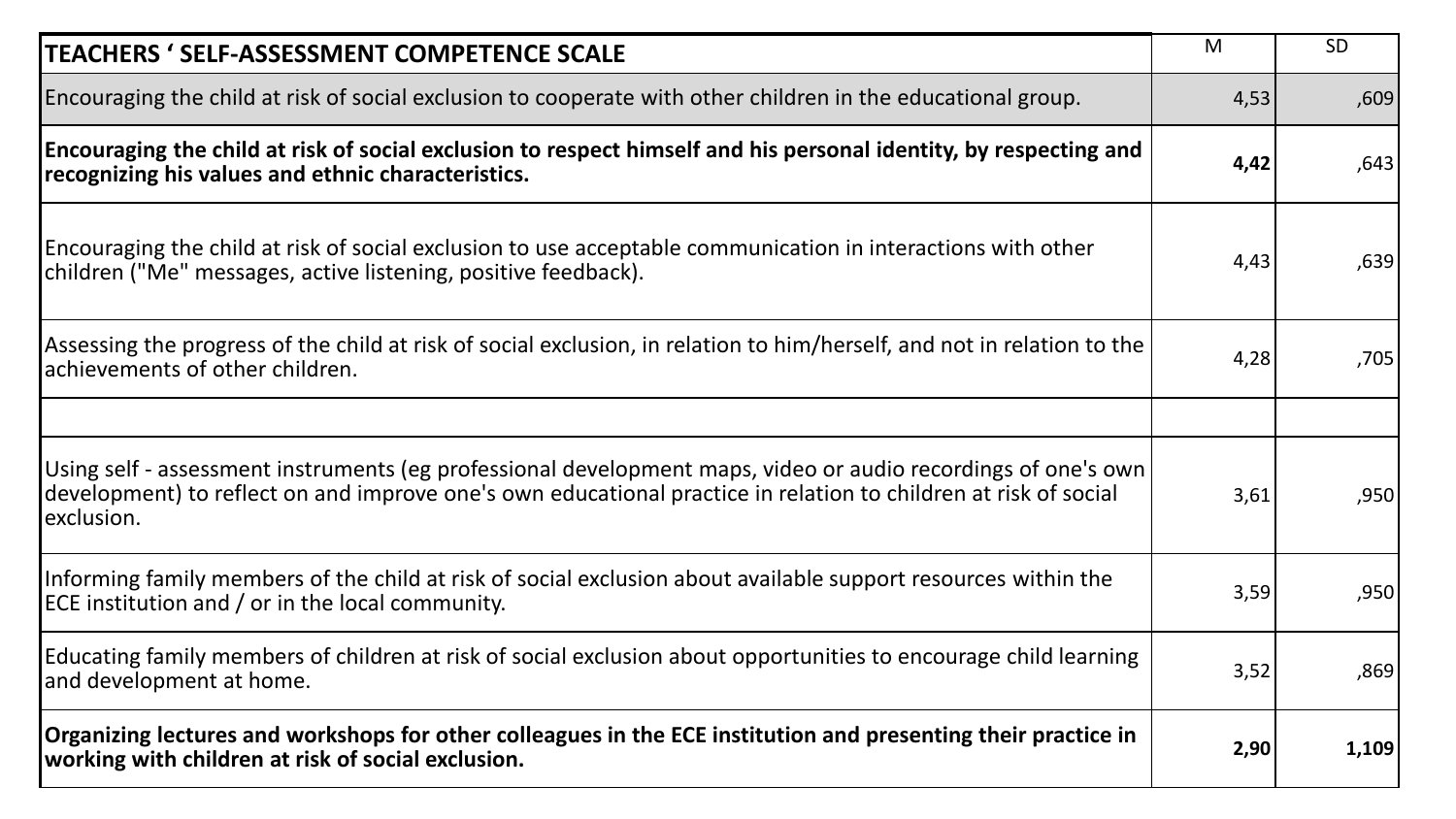## Factor structure of the **Competence Self-Assessment Scale**

- KMO = .973;  $\chi^2$ <sub>(703)</sub>=19910.66, p≤ .00
- All items included

#### **Factors**

(55.33% of common variance)

- **child centeredness** (43.56%)
- personal professional development
- support to children's development

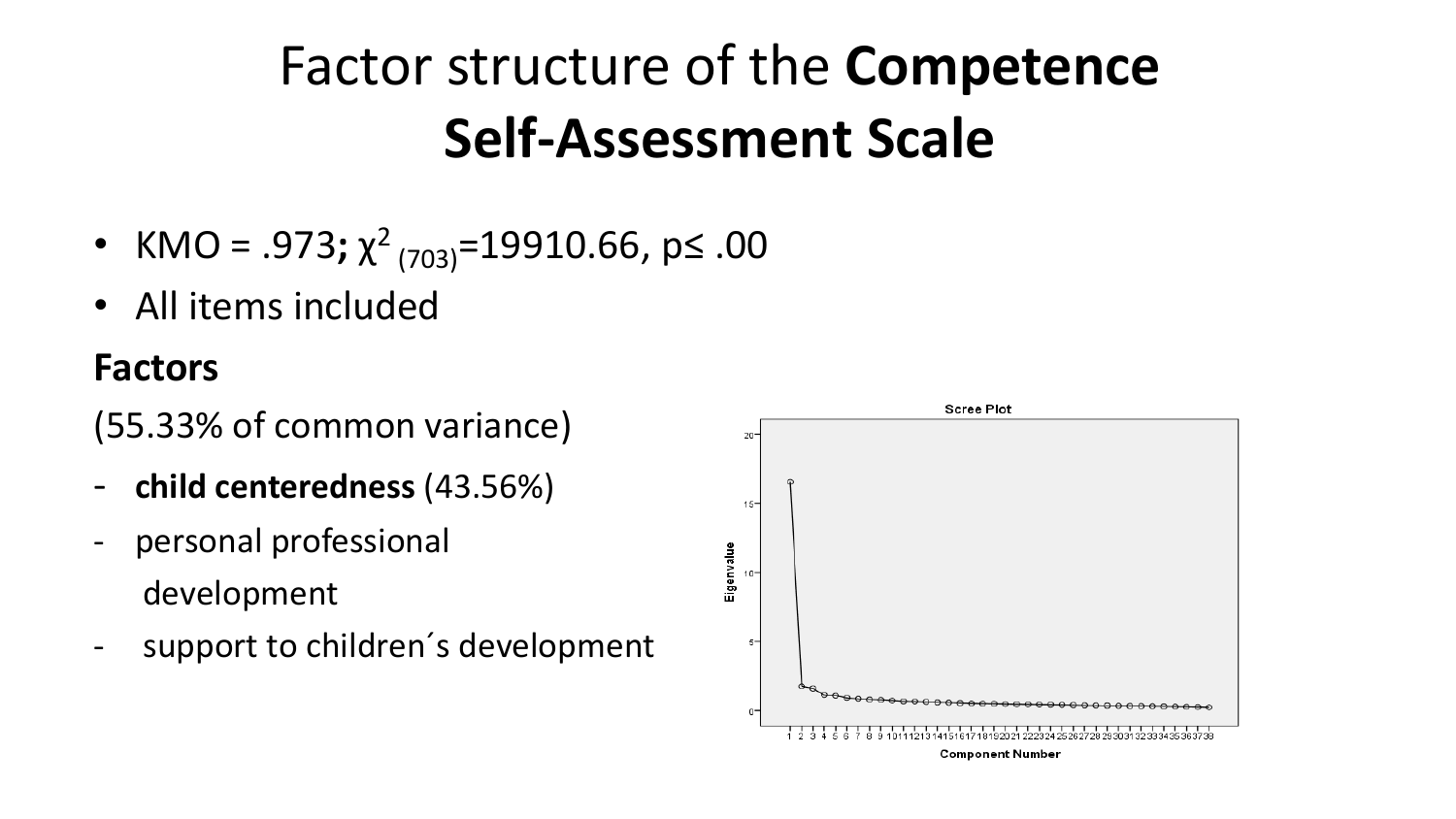#### **RELATIONS OF SOCIO-DEMOGRAPHIC VARIABLES** AND CURRENT TEACHERS' **CONDITIONS**, WITH TEACHERS' **COMPETENCIES**

- hierarchical Multiple Regression
- **socio-demographic variables** as predictors **explain** only **2%** of the total variance (F(5,504)=2.096, p>.05)
- the variable **"work experience"** is the **only one** that shows a **statistically significant relationship** with **COMPETENCES** (older teachers estimate that they have better competencies)
- after including of the "**CONDITIONS" factor** the amount of total variance is **49% (**F(8,501)=60.351, p<.001).
- higher values of the **factor QUALITY PEDAGOGICAL PRACTICE** associated with more pronounced **COMPETENCIES**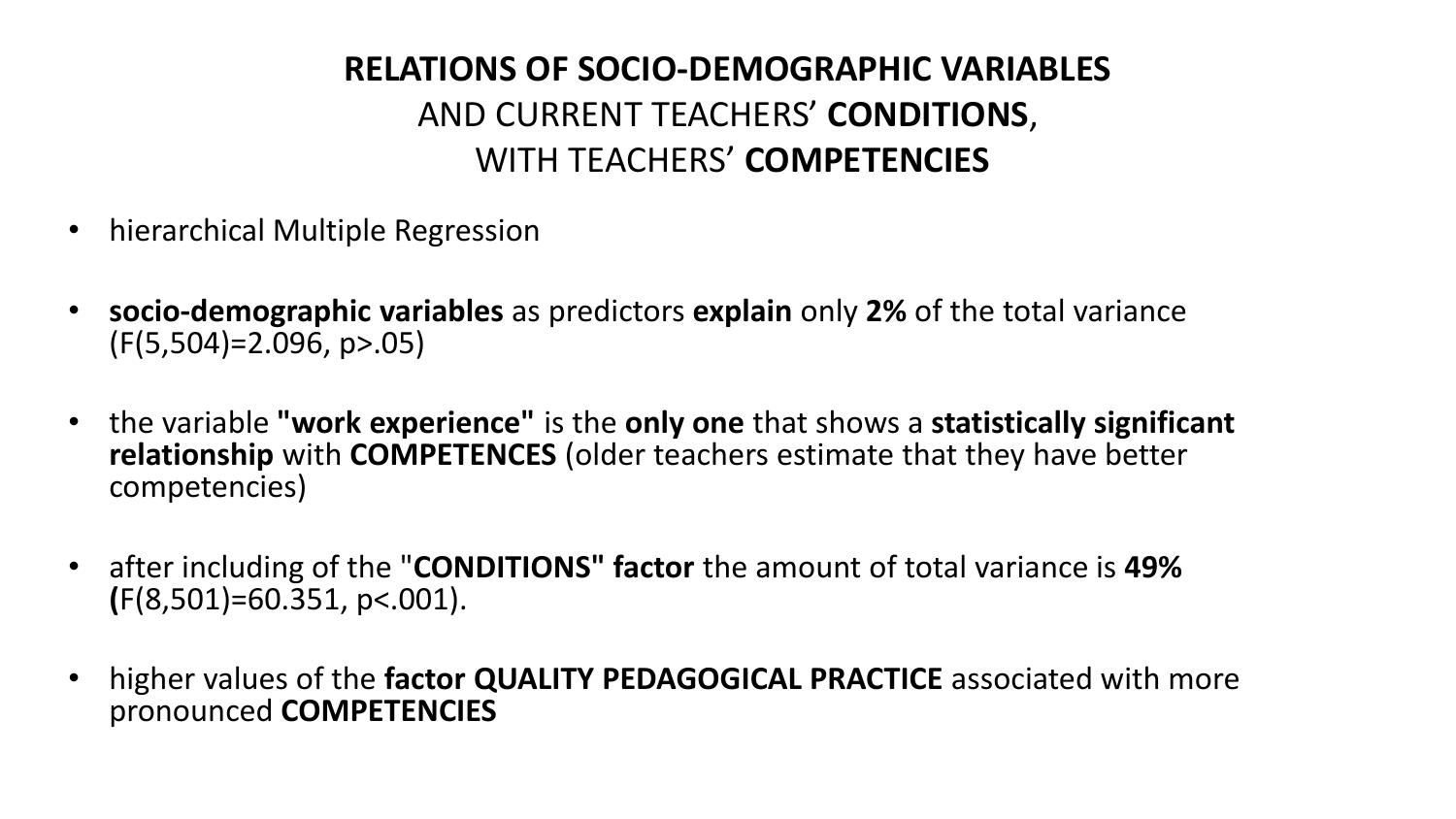## **Conclusion**

- (**structural) conditions** within ECE implementation are **related to the quality of pedagogical practice**
- The quality of pedagogical practice is **related to the selfassessment of teachers' competencies**



Modeli odgovora na odgojno-obrazovne potrebe djece izložene riziku socijalne isključenosti u ustanovama RIPOO

Models of Response to Educational Needs of Children at Risk of Social Exclusion in ECEC Institutions